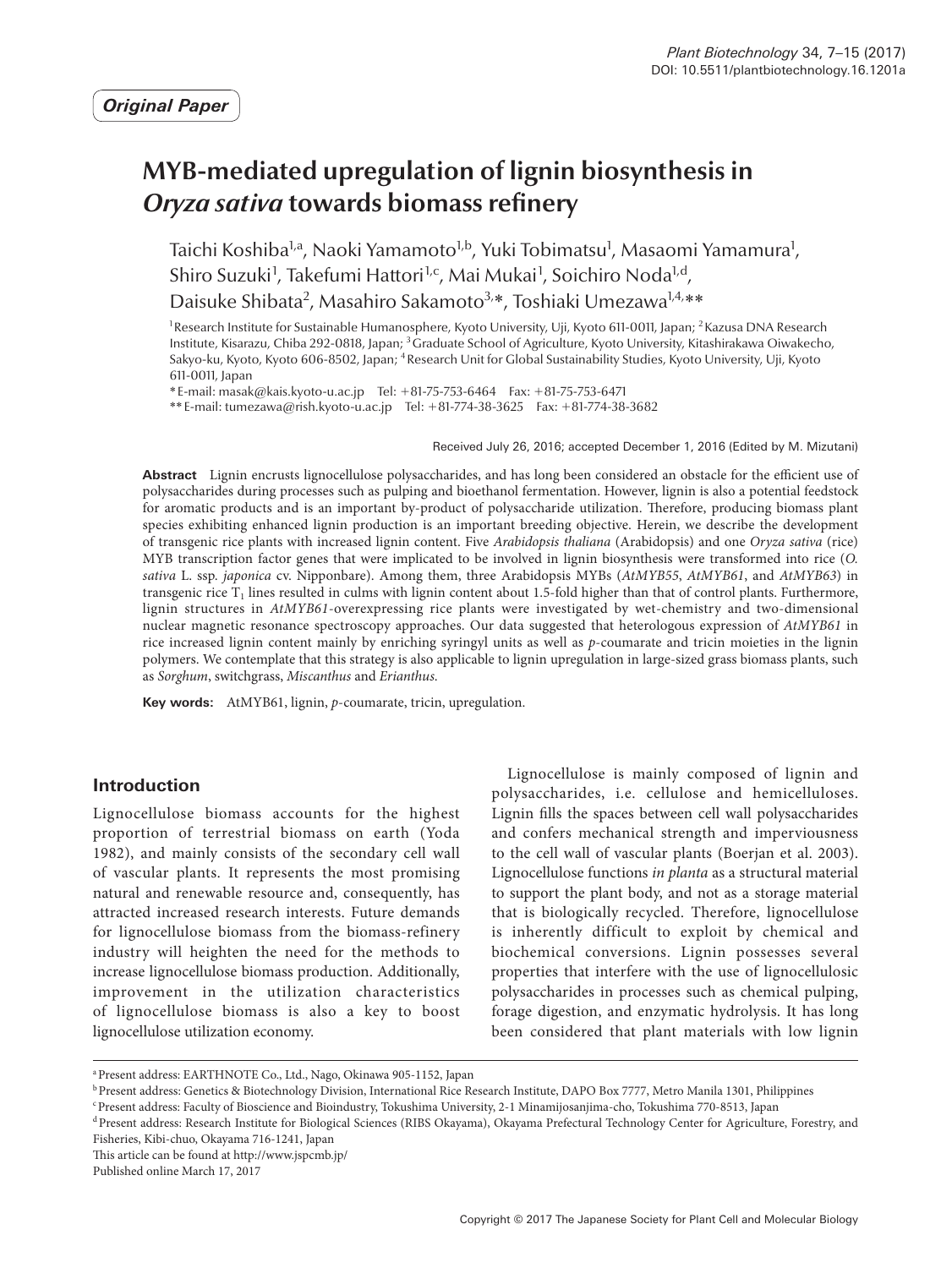content or easily removed lignin may help to facilitate the polysaccharide utilization (Gressel 2008; Hisano et al. 2009; Vanholme et al. 2008). Lignin is a complex phenylpropanoid polymer that is biosynthesized via oxidative coupling of *p*-hydroxycinnamyl alcohols (monolignols) and related compounds formed in the cinnamate/monolignol pathway (Umezawa 2010). Numerous transgenic and mutant plants with downregulated expression of genes encoding enzymes of this pathway have been generated. These transgenic plants generally contain lower lignin content, leading to more efficient enzymatic saccharification, forage digestion, and pulping (Chen and Dixon 2007; Chiang 2006; Vanholme et al. 2008; Weng et al. 2008). We also reported transgenic rice (*Oryza sativa* L. ssp. *japonica* cv. Nipponbare) lines with decreased lignin content, which exhibited significantly enhanced enzymatic saccharification efficiency (Hattori et al. 2012; Koshiba et al. 2013a, 2013b).

On the other hand, increased lignin content in plants has long been disregarded for lignocellulose utilization even though lignin has valuable attributes related to many aspects of lignocellulose production and utility. First, lignin is a potential feedstock for various bio-based aromatic chemicals and biofuels, and has generated considerable interest as a result (Marshall and Alaimo 2010; Pu et al. 2008; Zakzeski et al. 2010). For example, aromatic components can increase the heat resistance and mechanical strength of engineered plastics, and lignin represents a potential biomass-derived source of these aromatic components (Ishii et al. 2013). Second, because lignin has higher carbon content and heating values than polysaccharides, lignin-derived components in kraft-pulping effluents are being exploited as an important by-product fuel in the pulp mills. Global production of this fuel in 1999 was equivalent to 60 billion liters of crude oil (Yokoyama and Matsumura 2008). Additionally, higher lignin content is beneficial for wood and grass fuels. Third, higher plant lignin content may be correlated with higher biomass production. Relatively large graminaceous plants, such as bamboo (*Phyllostachys heterocycla*) (approximately 14 m tall) and *Erianthus* (approximately 4.5 m tall) generally have higher lignin content (approximately 26% and 23–28%, respectively) (Higuchi 1957; Itoh 1990; Yamamura et al. 2013) than smaller graminaceous plants such as rice (*O. sativa*, approximately 80 cm tall with ca. 10–15% of lignin content) (Suzuki et al. 2009). This difference may be because larger plants require greater mechanical strength than smaller plants, which can be achieved with relatively high lignin content. In addition, excessive reduction in lignin content in breeding programs by cross-fertilization often results in drastic increase in the frequency of lethality (Casler et al. 2002). Therefore, higher lignin content is important for increased lignocellulose

production and utility.

The objective of this study was to produce transgenic rice plants with elevated lignin content. Various *MYB* transcription factor genes, comprising a large family of plant transcriptional factors, have been reported to directly or indirectly regulate the expression of lignin biosynthetic genes in many plant species (Nakano et al. 2015; Ye and Zhong 2015; Yoon et al. 2015). Herein, we describe the generation of transgenic rice plants overexpressing five Arabidopsis and one rice MYB genes under the control of the Cauliflower mosaic virus (CaMV) 35S promoter to represent the concept of lignin upregulation. The overexpressions of three Arabidopsis MYBs, i.e., AtMYB55, AtMYB61, and AtMYB63, led to increased lignin content in rice culms of  $T_1$  plants. This strategy may be applicable to upregulating lignin production in large graminaceous biomass crops, such as those expected for biomass feedstock production, e.g., *Sorghum*, switchgrass, *Miscanthus*, and *Erianthus*.

# **Materials and methods**

## *Instrumentation*

UV absorbance was measured with a SH-1000 Lab Microplate Reader (Corona Electric Co., Ltd., Ibaraki, Japan). Gas chromatography-mass spectrometry (GC-MS) analysis was performed using Shimadzu GC-MS systems, a QP-5050A for thioacidolysis and a QP-2010 Ultra for nitrobenzene oxidation (Shimadzu Co., Ltd., Kyoto, Japan), respectively. The GC-MS conditions were as follows: Shimadzu HiCap CBP10-M25-025 column  $(25 \text{ m} \times 0.22 \text{ mm}$  for QP-5050A,  $20 \text{ m} \times 0.22 \text{ mm}$  for QP-2010 Ultra); carrier gas, helium; injection temperature, 230°C; oven temperature,  $40^{\circ}$ C at t=0 to 2min, then to 230°C at 40°Cmin−1; ionization, electron-impact mode (70 eV).

Nuclear magnetic resonance spectroscopy (NMR) was conducted using a Bruker Biospin Avance III 800 system (800 MHz, Bruker Biospin, Billerica, MA, USA), and the central DMSO solvent peaks ( $\delta$ <sub>C</sub>/ $\delta$ <sub>H</sub>: 39.5/2.49 ppm) were used as an internal reference. Adiabatic heteronuclear single-quantum coherence (HSQC) experiments were carried out using a standard implementation ("hsqcgcep.3") using parameters described previously (Mansfield et al. 2012). Data processing and analysis used Bruker TopSpin 3.1 software (Bruker Biospin, Billerica, MA). HSQC plots were obtained with typical matched Gaussian apodization in F2 and squared cosine-bell apodization and one level of linear prediction (32 coefficients) in F1.

## *Plant transformation constructs*

To overexpress *AtMYB55*, *AtMYB61*, *AtMYB63*, and *AtMYB86*, we used the previously established *Agrobacterium tumefaciens* EHA101 strains harboring pGWB2 vectors containing the cDNA inserts of RIKEN Arabidopsis full-length (RAFL) cDNA clones (RIKEN Bioresource Center, Tsukuba, Japan) (Ogawa et al. 2008). To overexpress *AtMYB103* and *OsMYB55*/*61*, we first amplified the coding sequences (CDS) by polymerase chain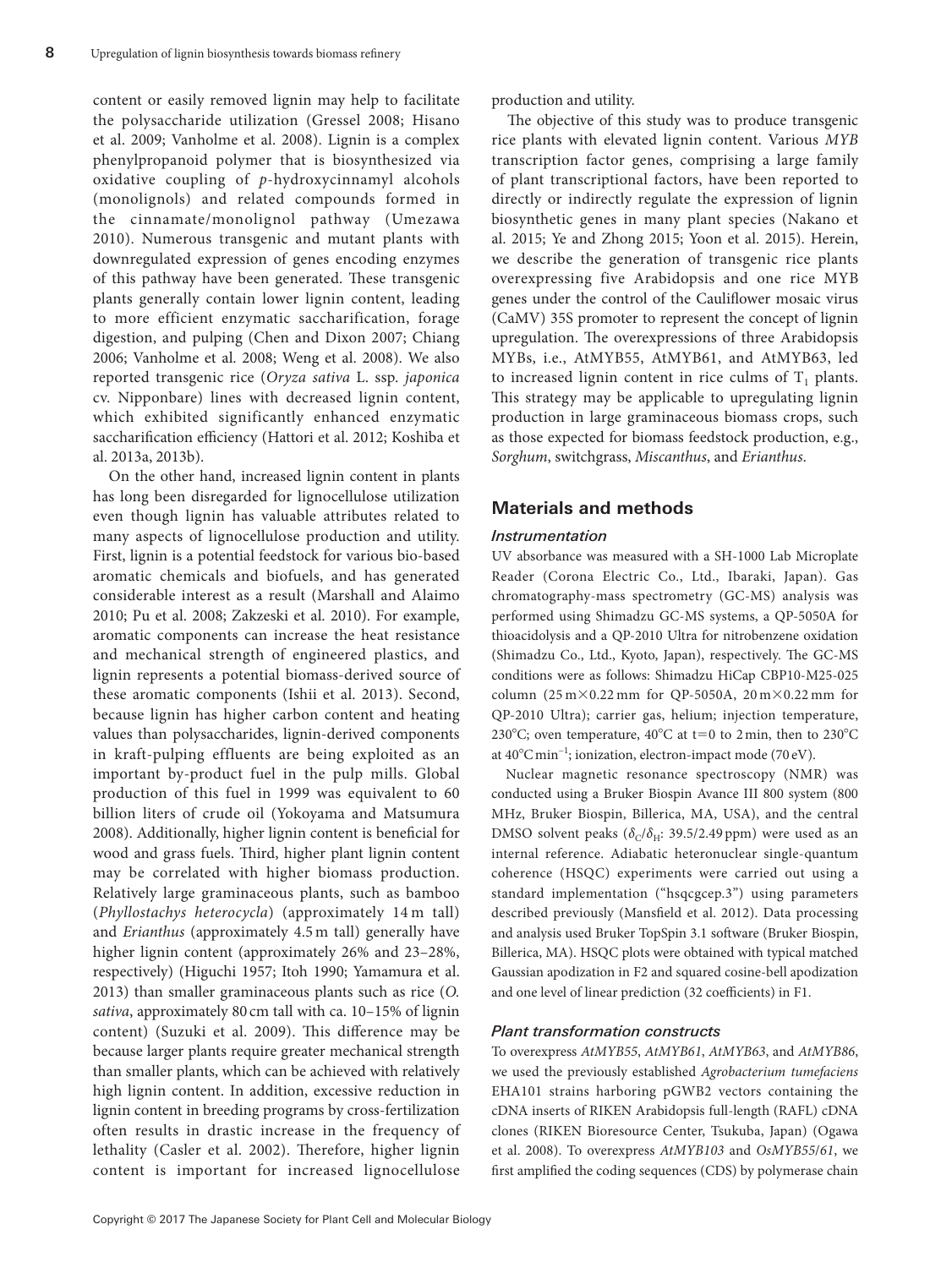Table 1. Templates and primers used for construction of plant transformation vectors.

| Target gene name      | Template | Forward primer               | Reverse primer                                                                                   |
|-----------------------|----------|------------------------------|--------------------------------------------------------------------------------------------------|
| AtMYB103              |          |                              | Arabidopsis cDNAs 5'-CACCATGGG TCATCA CTCATG CT-3' 5'-AAA CGA AGA AGG GAA AGA AGA AGA TAA GGC-3' |
| OsMYB55/61 I013087D08 |          | 5'-CACCATGGGGAGACA TTCCTG-3' | 5'-GAT ATT CTC AAA AGA CAA GGA CAT CCT TTG-3'                                                    |
| YFP                   | pH35YG   | 5'-CACCATGGTGAGCAAGGGC-3'    | 5'-CTTGTACAGCTCGTCCATGCC-3'                                                                      |

reaction (PCR) using KOD Plus DNA polymerase (TOYOBO, Osaka, Japan) or *pfu* polymerase (Promega KK, Tokyo, Japan), gene specific primer sets, and Arabidopsis cDNAs (Noda et al. 2013) or a cDNA clone (Rice Genome Resource Center, National Institute of Agrobiological Sciences, Tsukuba, Japan) as the templates (Table 1). We also amplified a *yellow fluorescent protein* (*YFP*) gene to generate transgenic control plants using pH35YG vector as the template (Table 1). The PCR products were then subcloned into the entry vector pENTR/D-TOPO (Life Technologies Corporation, Tokyo, Japan). The accuracy of the constructs was confirmed by DNA sequencing. The rice transformation vector was produced by an LR Clonase (Life Technologies Corporation) reaction between the entry vector and the pGWB2 destination vector (Nakagawa et al. 2007).

#### *Preparation of transgenic rice (T<sub>0</sub> generation)*

The prepared vectors were introduced into *A. tumefaciens* strain EHA101 using a freeze-thaw method (Holsters et al. 1978). Primary rice transformants (T<sub>0</sub>) were generated from *O. sativa* L. ssp. *japonica* cv. Nipponbare calli as previously described (Hattori et al. 2012) using the *Agrobacterium* strains.

#### *Cultivation of rice plants*

Transgenic rice plants  $(T_0$  generation, approximately 3 months after inoculation with *Agrobacterium*) were transplanted into 1/10,000a Wagner pots containing a 1 : 1 mixture of vermiculite and "Hanasaki Monogatari" garden soil (Akimoto-Tensanbutsu, Iga, Japan). The transplanted rice plants were grown to maturity at 27°C under a 12-h light/12h-dark photoperiod in a Koitotoron growth chamber (Koito Industries, Yokohama, Japan). The pot bases were constantly immersed in water (a few centimeters deep). The first-generation progeny of the transformants  $(T_1)$  and wild-type (WT) plants were cultivated as previously described (Koshiba et al. 2013a).

## *Preparation of dried cell wall samples*

Two months after transplanting, the youngest leaves (approximately 30 cm long, including the blade and sheath) were harvested from  $T_0$  rice plants and oven-dried overnight at 60°C. About 4 months after transplanted into containers filled with nutrient solution, the aerial parts of WT and  $T_1$  rice plants were harvested and dried at room temperature for 1 month. The panicles were removed from the aerial parts, and the remaining plant material was separated into leaves, leaf sheaths, and culms. The separated plant samples were individually cut into pieces with scissors and then pulverized with a TissueLyser (Qiagen, Hilden, Germany), extracted sequentially with methanol, hexane, and distilled water, and then freeze-dried as

described previously (Koshiba et al. 2013a, 2013b).

## *Lignin analysis*

Lignin quantitation by the thioglycolic acid method, microscale nitrobenzene oxidation analysis, and thioacidolysis were conducted according to the methods as previously described (Koshiba et al. 2013a, 2013b; Suzuki et al. 2009; Yamamura et al. 2010, 2012). Two-dimensional NMR (2D-NMR) analysis was conducted as previously reported (Mansfield et al. 2012). Briefly, extractive-free and dried cell wall samples were ballmilled using a planetary micro mill Pulverisette 7 (FRITSCH GmbH, Idar-Oberstein, Germany) with  $ZrO<sub>2</sub>$  vessels containing  $ZrO<sub>2</sub>$  ball bearings (600 rpm, 10 cycles of 10 min with 5 min interval). The obtained ball-milled cell wall samples (ca. 60mg) were then dispersed in DMSO- $d_6$ /pyridine- $d_5$  (4:1, vol/vol) and subjected for NMR measurement.

# *Quantitative reverse transcription polymerase chain reaction analysis*

Total RNAs were extracted from flag leaves at the heading stage of rice  $T_1$  and WT rice plants. Quantitative reversetranscription PCR (qRT-PCR) was conducted as previously described (Koshiba et al. 2013a, 2013b). Each gene was amplified using specific primers: 5′-TTG GTA TGT GGC CAT GTA ACC A-3′ and 5′-GGC CAT ATG CAT GTT GCT GA-3′ for *AtMYB55*, 5′-AAC ATG GTT GGT TCT GTC CTT CA-3′ and 5′-AAT CGA GGG CTT TAC GCA TAC T-3′ for *AtMYB61*, 5′-ACA AAC CCG ATC TGC TGG AG-3′ and 5′-TCC AAA TGT CAG GATCTG AATCAA-3′ for *AtMYB63*, respectively. A ubiquitin gene (*OsUBQ5*; accession no. AK061988) was amplified using specific primers 5′-ACC ACT TCG ACC GCC ACT ACT-3′ and 5′-ACG CCT AAG CCT GCT GGT T-3′ and used as an internal control. The ΔΔCt method was adopted for calculation of gene expression (User Bulletin #2, Applied Biosystems).

## *Phylogenetic analysis*

Full-length Arabidopsis and rice R2R3-MYB protein sequences (Hirano et al. 2013a; Zhao and Bartley 2014) were downloaded from The Arabidopsis Information Resource (TAIR; http:// www.arabidopsis.org), the Rice Annotation Project (RAP-DB, http://rapdb.dna.affrc.go.jp/), and the Rice Genome Annotation Project (http://rice.plantbiology.msu.edu/) databases. Multiple alignments were generated from the conserved R2R3 domain (Stracke et al. 2001) with ClustalX (Thompson et al. 1997) under default parameters. Phylogenetic trees (Figure 1) were generated from the alignments using the neighbor-joining method program in ClustalX with the following parameters: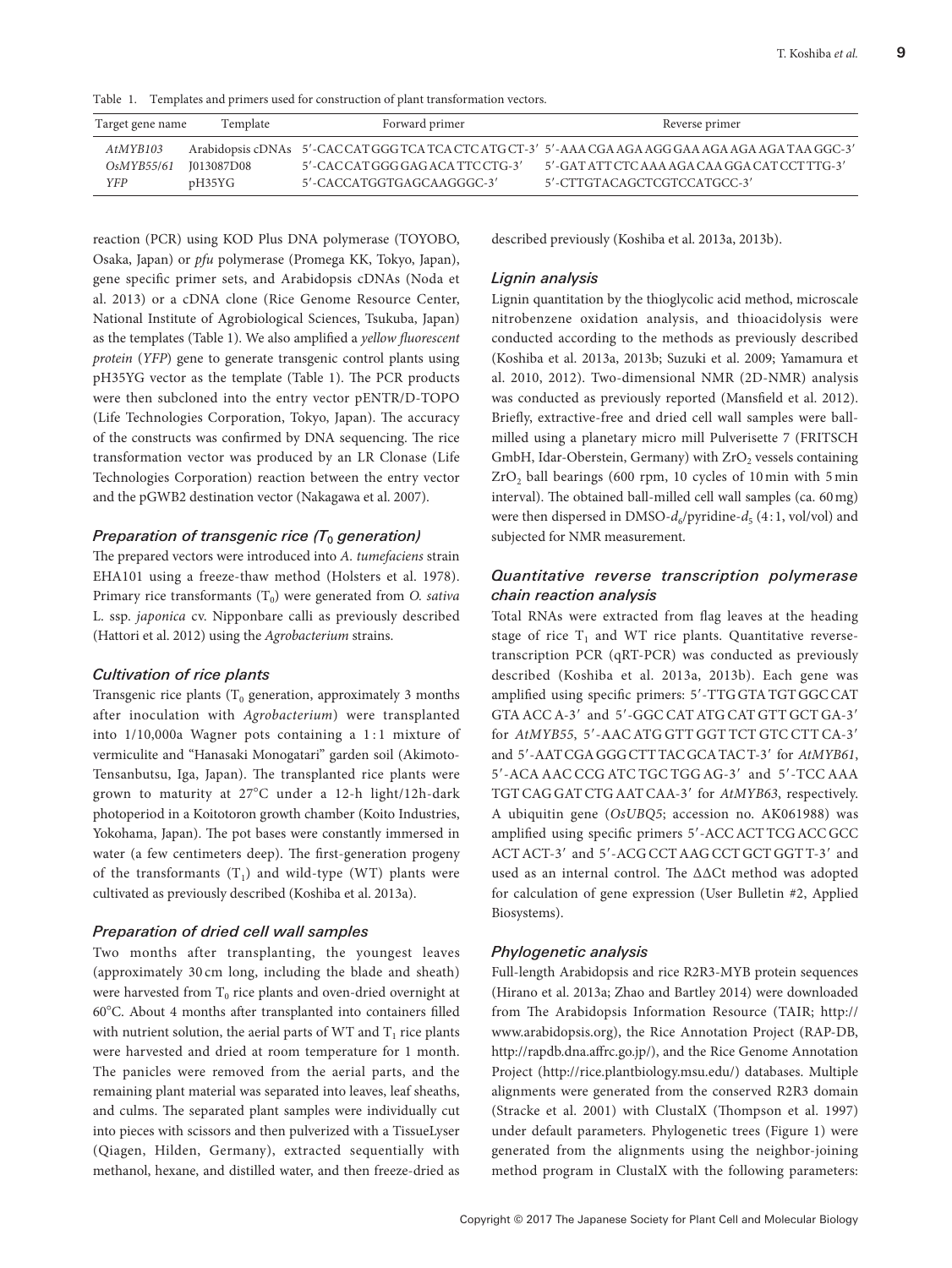"1,000 bootstrap replicates" and "exclude position with gaps". Then, we specified Arabidopsis AtMYB4 as an outgroup in the phylogenetic tree using NJplot (Perrière and Gouy 1996) and visualized the tree using TreeView (Page 1996).

## **Results**

## *Lignin upregulation by MYB genes*

A number of NAC and MYB transcription factors were proved or suggested to be involved in lignification (Nakano et al. 2015; Umezawa 2010; Ye and Zhong 2015; Yoon et al. 2015). For example, AtNACs such as AtNST1, AtNST2, AtVND6, AtVND7, and AtSND1, and AtMYBs such as AtMYB46 and AtMYB83 were found to be located in upstream steps of transcriptional network for secondary cell wall formation (Nakano et al. 2015; Ye and Zhong 2015; Yoon et al. 2015). Heterologous expression of these upstream regulatory genes in rice affects biosynthesis of all cell wall components, resulting in severe modification of the cell wall formation and eventually growth of transformants. On the other hand, selective upregulation of lignin biosynthesis is probably beneficial to avoid or minimize negative effects of metabolic engineering on the growth. Overexpression of AtMYB61 (Newman et al. 2004), AtMYB85 (Zhong et al. 2008), AtMYB58 (Zhou et al. 2009), and AtMYB63 (Zhou et al. 2009) induced ectopic lignification, while AtMYB103 was reported to activate syringyl (S)-lignin biosynthesis (Öhman et al. 2013). In the present study,

as the first preliminary experiment to represent the concept of lignin upregulation for biomass refinery, we selected three of these activator-type MYB genes, *AtMYB61*, *AtMYB63*, and *AtMYB103*. In addition, because Arabidopsis transcription factors may function differently when heterologously expressed in rice, we also included one close rice homolog of *AtMYB61*, *OsMYB55*/*61* (BAF04687) (Hirano et al. 2013a) (Figure 1), and two Arabidopsis homologs of *AtMYB61*, namely *AtMYB55* and *AtMYB86* (Figure 1).

The selected genes were then overexpressed in rice plants under the control of the CaMV 35S promoter. To screen for the *MYB* genes that are potent for lignin upregulation in rice, we measured the lignin content of ca. 30-cm-long leaves sampled from regenerated  $T_0$ plants in the vegetative phase with a plant height of ca. 40 cm. The average lignin content in the transgenic lines is provided in Table 2. The overexpression of *AtMYB55*, *AtMYB61*, and *AtMYB63* significantly (*p*<0.05, Table 2) increased lignin content compared with that of the control (Table 2). Therefore, the  $T_1$  generation of these transgenic lines was further subjected to more detailed analysis using the plants. The expression of *AtMYB55*, *AtMYB61*, and *AtMYB63* in the flag leaves of transgenic  $T_1$  rice plants was confirmed by qRT-PCR (Figure 2). The lignin content of leaves, leaf sheaths, culms and panicles collected from mature plants was analyzed, and the data for culms are presented in Figure 2. The gene expression and the lignin content seemed inconsistent. In particular,



Figure 1. Phylogenetic relationships among Arabidopsis and rice MYB proteins. The numbers at nodes represent bootstrap values obtained after 1000 replicates. AtMYB4 is specified as an outgroup. MYB proteins targeted in this study are noted in bold type. The prefixes At and Os indicate Arabidopsis and rice proteins, respectively. Note that not all MYB proteins in the Arabidopsis and rice genomes are shown. The GenBank accession numbers are given in parentheses after gene names. Rice gene names are based on Hirano et al. (2013b), Zhao and Bartley (2014), and Noda et al. (2015).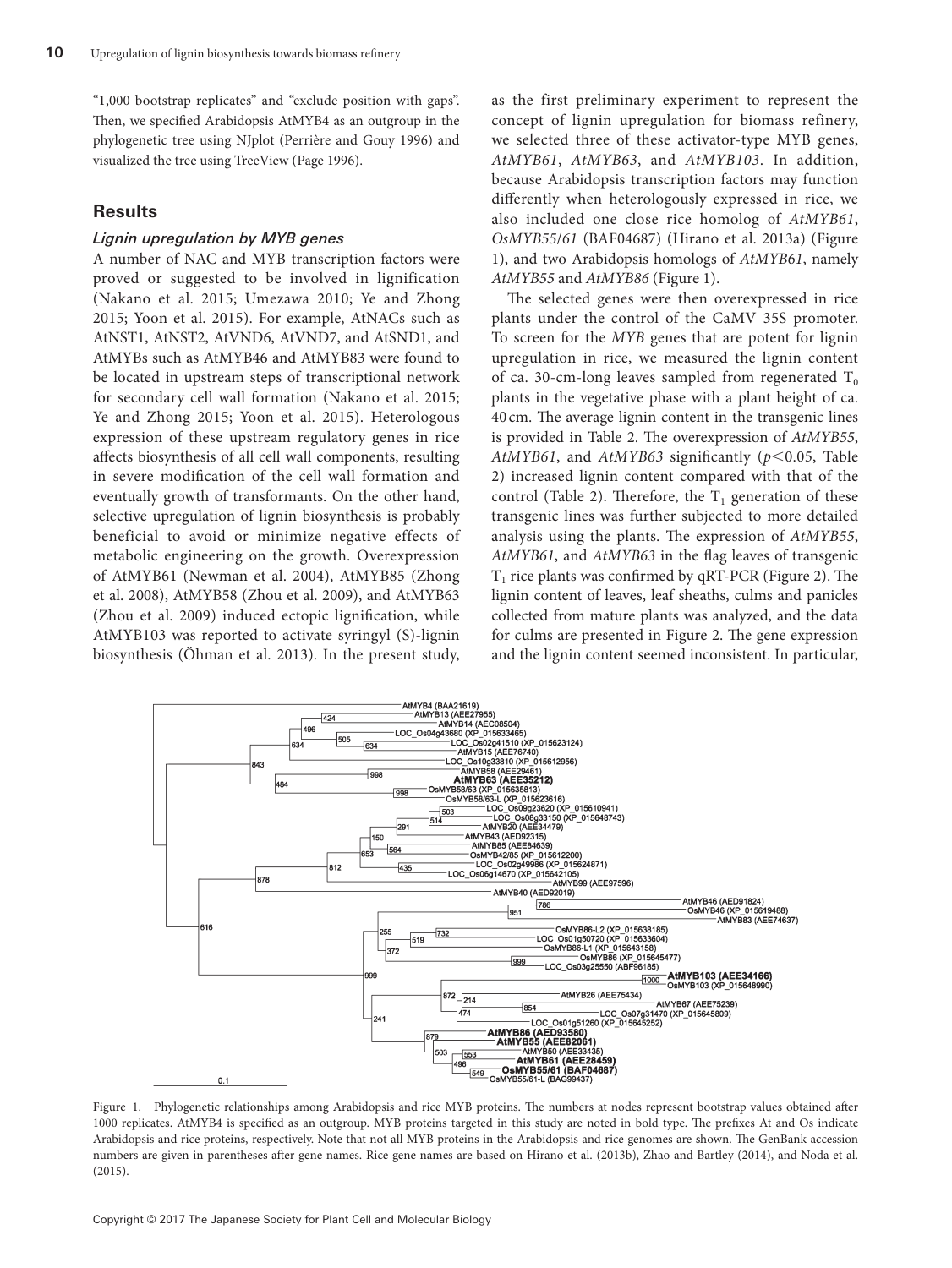the *AtMYB55* transgene expression was as low as less than 0.004 relative to the *OsUBQ5* expression. This awaits further studies to elucidate the mechanisms, but might be due to the difference of the organs. We could not obtain both data with the same organ specimens. Because lignin measurement must be done with mature tissues, in which lignification has already ceased, we used alive flag leaves for the gene expression analysis and tried to make sure that the target genes were surely expressed in the plants. The genes were driven by CaMV 35S promoter and therefore the genes should be expressed in the culms as well as the flag leaves. *AtMYB55* and *AtMYB61* were found to be particularly effective for lignin upregulation. Transgenic rice plants overexpressing these genes contained approximately 1.5-fold lignin than the WT controls (*AtMYB55-2-3*, 50% increase; *AtMYB61-3-3*, 53% increase; and *AtMYB61-3-4*, 50% increase; compared with the WT) (Figure 2). Upregulated lignin production was also observed in an *AtMYB63* overexpressing line (*AtMYB63-3-4*, 25%), albeit at lower levels than the *AtMYB55*- and *AtMYB61*-overexpressing lines. There were no noticeable differences in the growth of transgenic lines with increased lignin content and WT lines under the cultivation conditions used in this study.

## *Lignin analysis of AtMYB61-overexpressing lines*

We conducted a series of structural analyses using the extractive-free cell wall samples prepared from *AtMYB61*-overexpressing lines to obtain structural information regarding the lignins. Nitrobenzene oxidation analysis revealed the syringaldehyde/vanillin (Sa/Va) and *p*-hydroxybenzaldehyde/vanillin (Ha/ Va) ratios were slightly higher for the *AtMYB61* overexpressing lines than for the controls (Table 3). This observation suggested that upregulated lignin biosynthesis through the overexpression of *AtMYB61* modified the cell wall aromatic composition in addition to increasing the lignin content. However, it is important to note that the degradation of *p*-coumarates and ferulates in lignin and/or hemicelluloses of grass cell walls also release the same *p*-hydroxybenzaldehyde derivatives as those released from monolignol-derived typical lignin moieties (Chen 1992). In addition, it is conceivable that syringaldehyde is also formed from the S aromatic ring on tricin units by nitrobenzene oxidation. Hence, we also conducted a thioacidolysis analysis to determine lignin aromatic composition associated with  $\beta$ -*O*-4 substructures in the lignin polymers. As summarized in Table 4, the syringyl/guaiacyl (S/G) ratios



Figure 2. Relative gene expression rate (lower panels) and lignin content (upper panels) in the culm of wild-type (WT) and *AtMYB*-overexpressing rice plants. (A), *AtMYB55-*, (B), *AtMYB61-*, and (C), *AtMYB63*-overexpressed rice plants. Each value in the lower panels is the mean of three replicates±SD, and expressed relative to the expression of *OsUBQ5*. ND, Not Detected; \*, Significant difference (Student's *t*-test; *p*<0.05); DW, dry weight.

|  |  | Table 2. Thioglycolic acid lignin content in ca. 30-cm-long leaves of $T_0$ transgenic rice lines. |  |
|--|--|----------------------------------------------------------------------------------------------------|--|
|--|--|----------------------------------------------------------------------------------------------------|--|

|                     |                             | Lignin content $(\%)$ |           |            |
|---------------------|-----------------------------|-----------------------|-----------|------------|
| Overexpressed genes | Numbers of transgenic lines | Average               | <b>SD</b> | $p$ -Value |
| YFP (control)       | 10                          | 5.99                  | 1.00      |            |
| AtMYB55             | 16                          | 7.31                  | 1.37      | $0.005**$  |
| AtMYB61             | 14                          | 7.15                  | 1.81      | $0.030*$   |
| AtMYB63             | 15                          | 8.35                  | 2.16      | $0.019*$   |
| AtMYB86             | 9                           | 5.54                  | 1.06      | 0.177      |
| AtMYB103            | 24                          | 6.30                  | 1.13      | 0.221      |
| OsMYB55/61          | 14                          | 7.09                  | 2.40      | 0.072      |

The *p*-Value was calculated using Student's *t*-test to control. SD, standard deviation; \*, *p*<0.05; \*\*, *p*<0.01 (Student's *t*-test).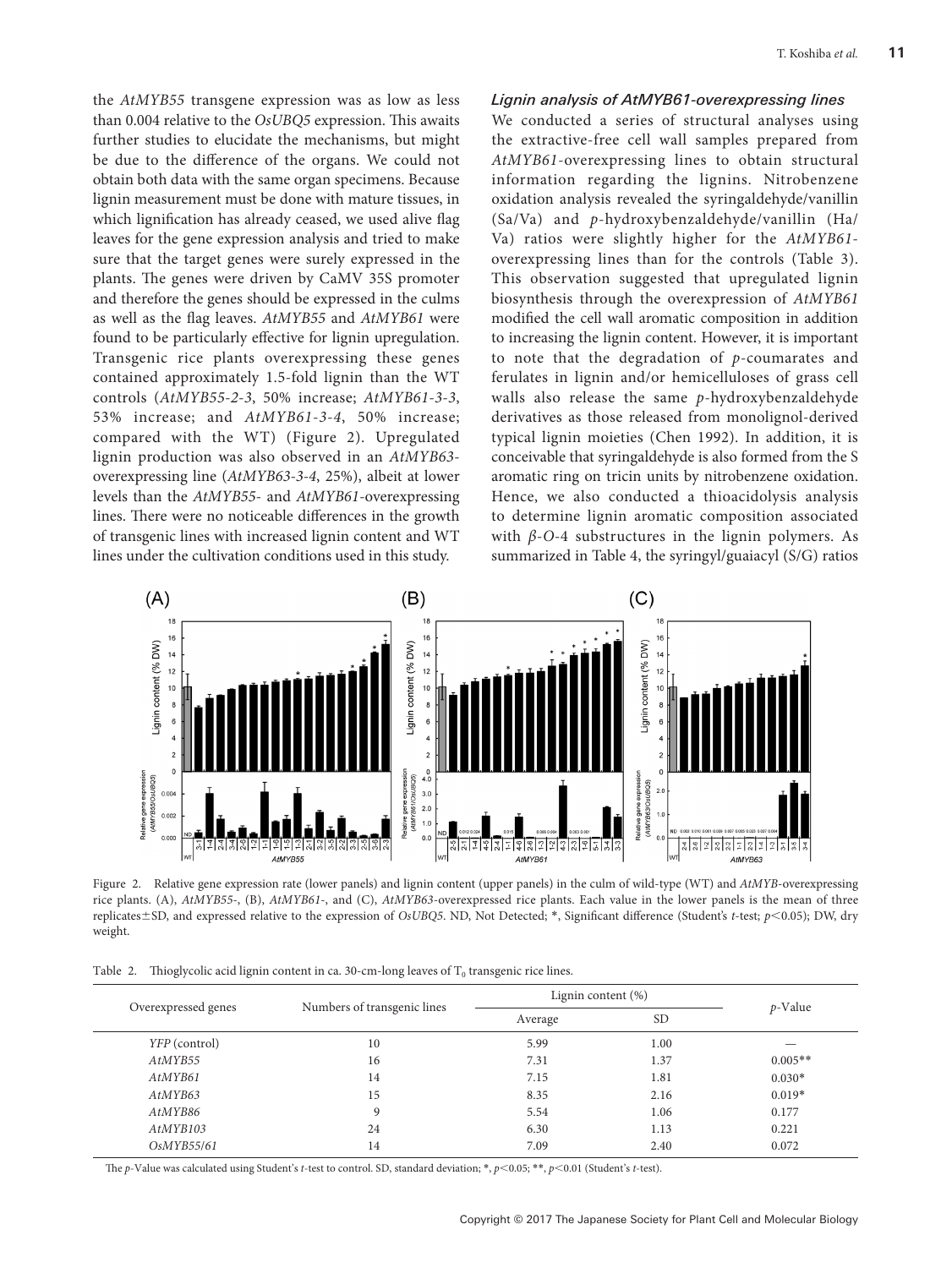were higher for the three *AtMYB61*-overexpressing lines than for the controls, implying the abundance of S lignin increased in the cell walls of *AtMYB61*-overexpressing rice plants.

Lastly, 2D-NMR was used for a more in-depth analysis of lignin structures. All HSQC spectra for the cell wall samples of *AtMYB61*-overexpressing and control lines (Figure 3) displayed typical lignin aromatic signals for G and S units, as well as those from *p*-hydroxyphenyl (H) unit, albeit at low levels. Aromatic signals from *p*coumarate, ferulate and tricin residues in lignin and/ or hemicelluloses were clearly observed. A quantitative analysis of the HSQC contour signals revealed that the S/G signal ratio increased in all the three *AtMYB61* overexpressing lines. The result was well consistent with the thioacidolysis data (Table 4), and further confirmed that *AtMYB61* overexpression increased S lignin content. More significantly, our NMR analysis revealed that the signals from *p*-coumarate and tricin units were greater in the spectra of *AtMYB61*-overexpressing lines than in the WT spectrum. Increased *p*-coumarate and tricin units in the *AtMYB61*-overexpressing cell wall samples were in line with the increased *p*-hydroxybenzaldehyde and syringaldehyde yields upon nitrobenzene oxidation (Table 3). Overall, our data suggested that *AtMYB61* overexpression increased lignin content in rice cell walls



Figure 3. Aromatic subregions of short range <sup>1</sup>H-<sup>13</sup>C correlation (HSQC) NMR spectra of cell wall samples isolated from wild-type (WT), and *AtMYB61*-overexpressing rice plants. Volume integrals are given for the aromatic units that are color-coded to match their assignments in the spectrum. The percentages reported are integrals relative to total of G and S aromatic units.

Table 3. Nitrobenzene oxidation analysis on *AtMYB61*-overexpressing rice transgenic lines.

| Line                                              | Vanillin<br>(Va)   | (Sa)              | Syringaldehyde p-Hydroxybenzaldehyde<br>(Ha) | (VA)               | (SA)               | Vanillic acid Syringic acid $p$ -Hydroxybenzoic<br>acid (HA) | Sa/Va                         | Ha/Va            |
|---------------------------------------------------|--------------------|-------------------|----------------------------------------------|--------------------|--------------------|--------------------------------------------------------------|-------------------------------|------------------|
| $\mu$ mol g <sup>-1</sup> cell wall residue (CWR) |                    |                   |                                              |                    |                    |                                                              |                               |                  |
| <b>WT</b>                                         | $208.69 \pm 4.03$  | $50.29 \pm 0.74$  | $52.62 \pm 2.37$                             | $13.67 \pm 0.04$   | $9.57 \pm 0.34$    | $15.96 \pm 0.10$                                             | $0.24 \pm 0.00$               | $0.25 \pm 0.01$  |
| AtMYB61<br>$1 - 2$                                | $196.39 \pm 6.36*$ | $50.39 \pm 0.21$  | $56.00 \pm 3.32$                             | $12.96 \pm 0.16**$ | $9.05 \pm 0.27$    | $15.72 \pm 0.07*$                                            | $0.26 \pm 0.01*$              | $0.29 \pm 0.03$  |
| AtMYB61<br>$3 - 4$                                | $164.86 + 7.96**$  | $48.52 + 2.72$    | $55.83 \pm 4.60$                             | $12.89 + 0.05**$   | $9.07 + 0.55$      | $15.66 \pm 0.04**$                                           | $0.29 + 0.00**$ 0.34 + 0.01** |                  |
| AtMYB61<br>$3 - 3$                                | $212.51 \pm 14.19$ | $61.04 + 0.63$ ** | $65.23 \pm 2.23**$                           | $13.67 \pm 0.16$   | $10.51 \pm 0.32$ * | $16.02 \pm 0.11$                                             | $0.29 \pm 0.02$               | $0.31 \pm 0.03*$ |

Data represent the average±SD (*n*=3). Asterisks indicate significant differences (Student's *t*-test;  $p$ <0.05 and 0.01 for \* and \*\*, respectively). Sa/Va and Ha/Va: Molar ratios of Sa to Va and Ha to Va, respectively.

Table 4. Changes in lignin *β*-*O*-4 substructure composition in the *AtMYB61*-overexpressed plants.

| Line         | Gt                                                     | St               | Ht               | S/G                | H/G               |  |  |  |
|--------------|--------------------------------------------------------|------------------|------------------|--------------------|-------------------|--|--|--|
|              | % for total peak area of trithioethylpropane compounds |                  |                  |                    |                   |  |  |  |
| WT           | $58.92 \pm 0.29$                                       | $31.38 \pm 0.39$ | $9.70 \pm 0.48$  | $0.53 \pm 0.01$    | $0.16 \pm 0.01$   |  |  |  |
| $AtMYB611-2$ | $57.09 \pm 0.68$                                       | $32.56 \pm 0.66$ | $10.35 \pm 0.81$ | $0.57 \pm 0.01$ ** | $0.18 \pm 0.02$   |  |  |  |
| $AtMYB613-4$ | $52.10 \pm 1.12$                                       | $37.16 \pm 2.32$ | $10.74 \pm 1.69$ | $0.71 \pm 0.06$ ** | $0.21 \pm 0.03$ * |  |  |  |
| $AtMYB613-3$ | $54.11 \pm 0.30$                                       | $35.92 \pm 1.85$ | $9.97 \pm 1.61$  | $0.66 \pm 0.04$ ** | $0.18 \pm 0.03$   |  |  |  |
|              |                                                        |                  |                  |                    |                   |  |  |  |

Data represent the average ±SD (*n*=3). Asterisks indicate significant differences (Student's *t*-test; *p*<0.05 and 0.01 for \* and \*\*, respectively. Gt, guaiacyltrithioethylpropane (*m*/*z* 269, base-ion); St, syringyltrithioethylpropane (*m*/*z* 299, base-ion); Ht, *p*-hydroxyphenyltrithioethylpropane (*m*/*z* 239, base-ion) formed following thioacidolysis of lignin. S/G (syringyl/guaiacyl) and H/G (*p*-hydroxyphenyl/guaiacyl), peak area ratios of St to Gt and Ht to Gt, respectively.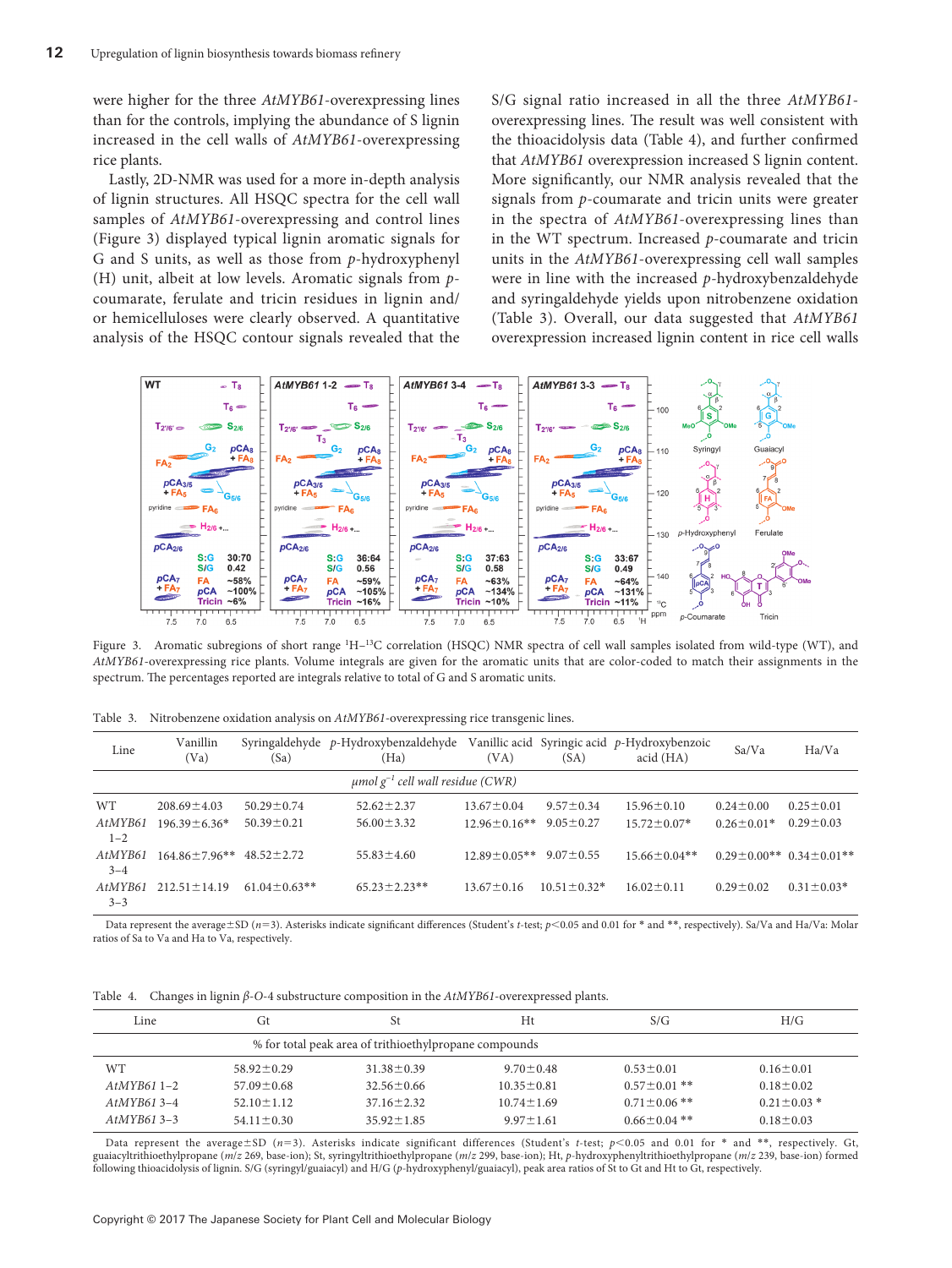mainly by enriching the abundance of S lignin units as well as *p*-coumarate and tricin moieties.

# **Discussion**

The present study demonstrated that upregulated lignin biosynthesis in rice plants was stimulated by heterologous expression of the genes encoding *Arabidopsis* transcription factors AtMYB55, AtMYB61, and AtMYB63. Our results indicated that these *Arabidopsis* MYBs were also functional in rice plants, although, to the best of our knowledge, there are no reports describing a conclusive functional analysis of AtMYB55 in *A. thaliana* plants. On the other hand, AtMYB61 has been known to play a pleiotropic role (Dubos et al. 2010), affecting lignification (Newman et al. 2004), mucilage production (Penfield et al. 2001) and stomatal aperture (Liang et al. 2005). It was also suggested to potentially control resource acquisition and allocation (Romano et al. 2012). We observed that the overexpression of *AtMYB61* in rice plants resulted in increased production of lignin, which is similar to the findings of a previous study in which CaMV 35S-regulated overexpression of *AtMYB61* in Arabidopsis plants caused ectopic lignification (Newman et al. 2004). Interestingly, however, *AtMYB61* overexpression in rice increased the abundance of S lignin units and also *p*-coumarate and tricin moieties that are the lignin partial structures characteristic of grasses (Lan et al. 2015; Ralph 2010) (Table 3, 4 and Figure 3). This result may help characterize the transcriptional control for the biosynthesis of grass lignins.

The lignin content in  $T_1$  transgenic rice plants was up to 53% higher than that of WT plants (Figure 2), implying it may be possible to produce graminaceous biomass plants with greater lignin content and heating values. The higher heating value (HHV) is highly correlated with lignin content and is calculated for wood using the following equation:

 $HHV = 17.61 + 0.0854X_L$ 

where HHV=higher heating value of extractive-free wood (MJ kg<sup>-1</sup>) and X<sub>L</sub>=lignin content (%) (White 1987). A 53% increase in lignin abundance in lignocellulosic biomass samples originally containing 10% and 20% lignin content gives rise to 15.3% and 30.6% lignin content, resulting in 2.5% and 4.7% increase in HHVs, respectively.

In addition to transcriptional activators, several transcriptional suppressors (Nakano et al. 2015; Xu et al. 2014; Ye and Zhong 2015; Yoon et al. 2015) are known to regulate lignin biosynthesis. Downregulation of these suppressors is likely to induce upregulation of lignin biosynthesis. Knockout of the suppressor genes

may be achieved by non-transgenic technologies such as mutagenesis using chemicals or ion beam irradiation.

These strategies describe herein for lignin upregulation may be applicable to large-sized graminaceous plants such as *Sorghum*, *Erianthus*, napier grass, switchgrass, and *Miscanthus*. The increased lignin content in these plants may be beneficial for fuel use and aromatic feedstock production, and ultimately lead to greater biomass productivity, which will help decrease the land area required for biomass production.

In conclusion, we have generated transgenic rice lines with lignin content approximately 1.5-fold higher than that of control plants by upregulation of *MYB* transcription factor genes. This approach may be applicable for lignin upregulation in large graminaceous plants, which are biomass resources potentially useful for the production of fuels and aromatic industrial feedstock production.

#### **Acknowledgements**

The authors thank Prof. Tsuyoshi Nakagawa, Shimane University, for providing the pGWB2 vector, Prof. Taku Demura, Nara Institute for Science and Technology, for providing pH35YG vector, and Prof. Hironori Kaji and Ms. Ayaka Maeno, the collaborative research facility at the Institute for Chemical Research, Kyoto University, for their assistance in NMR analysis. The authors also thank Mr. Atsushi Hosouchi, Dr. Nozomu Sakurai and Dr. Koei Okazaki, Kazusa DNA Research Institute, for technical advice regarding the construction of pGWB2 vector, and Ms. Aiko Morita, Ms. Kumiko Murata, Ms. Mayumi Inutsuka, Ms. Megumi Ozaki, and Ms. Keiko Tsuchida for technical assistance. This research was partly supported by the grant "Genetic Modification of Rice Cell Wall for Efficient Saccharification" from the New Energy and Industrial Technology Development Organization (NEDO) and by the grant "Molecular Breeding of Lignocellulose with Greater Heating Values" from the Advanced Low Carbon Technology Research and Development Program of the Japan Science and Technology Agency (JST). This research was also supported in part by Grants-in-Aid for Scientific Research from the Japan Society for the Promotion of Science (nos. 20380102 and 25292104) and by the Science and Technology Research Partnership for Sustainable Development (SATREPS), JST/the Japan International Cooperation Agency (JICA). A part of this study was conducted using the Development and Assessment of Sustainable Humanosphere/Forest Biomass Analytical System at the Research Institute for Sustainable Humanosphere, Kyoto University, Japan.

#### **References**

- [Boerjan W, Ralph J, Baucher M \(2003\) Lignin biosynthesis.](http://dx.doi.org/10.1146/annurev.arplant.54.031902.134938) *Annu [Rev Plant Biol](http://dx.doi.org/10.1146/annurev.arplant.54.031902.134938)* 54: 519–546
- [Casler MD, Buxton DR, Vogel KP \(2002\) Genetic modification](http://dx.doi.org/10.1007/s001220200015) [of lignin concentration affects fitness of perennial herbaceous](http://dx.doi.org/10.1007/s001220200015) plants. *[Theor Appl Genet](http://dx.doi.org/10.1007/s001220200015)* 104: 127–131
- Chen CL (1992) Nitrobenzene and cupric oxide oxidations. In: Lin SY, Dence CW (eds) *Methods in Lignin Chemistry.* Springer, Berlin, pp 301–321
- [Chen F, Dixon RA \(2007\) Lignin modification improves](http://dx.doi.org/10.1038/nbt1316) [fermentable sugar yields for biofuel production.](http://dx.doi.org/10.1038/nbt1316) *Nature*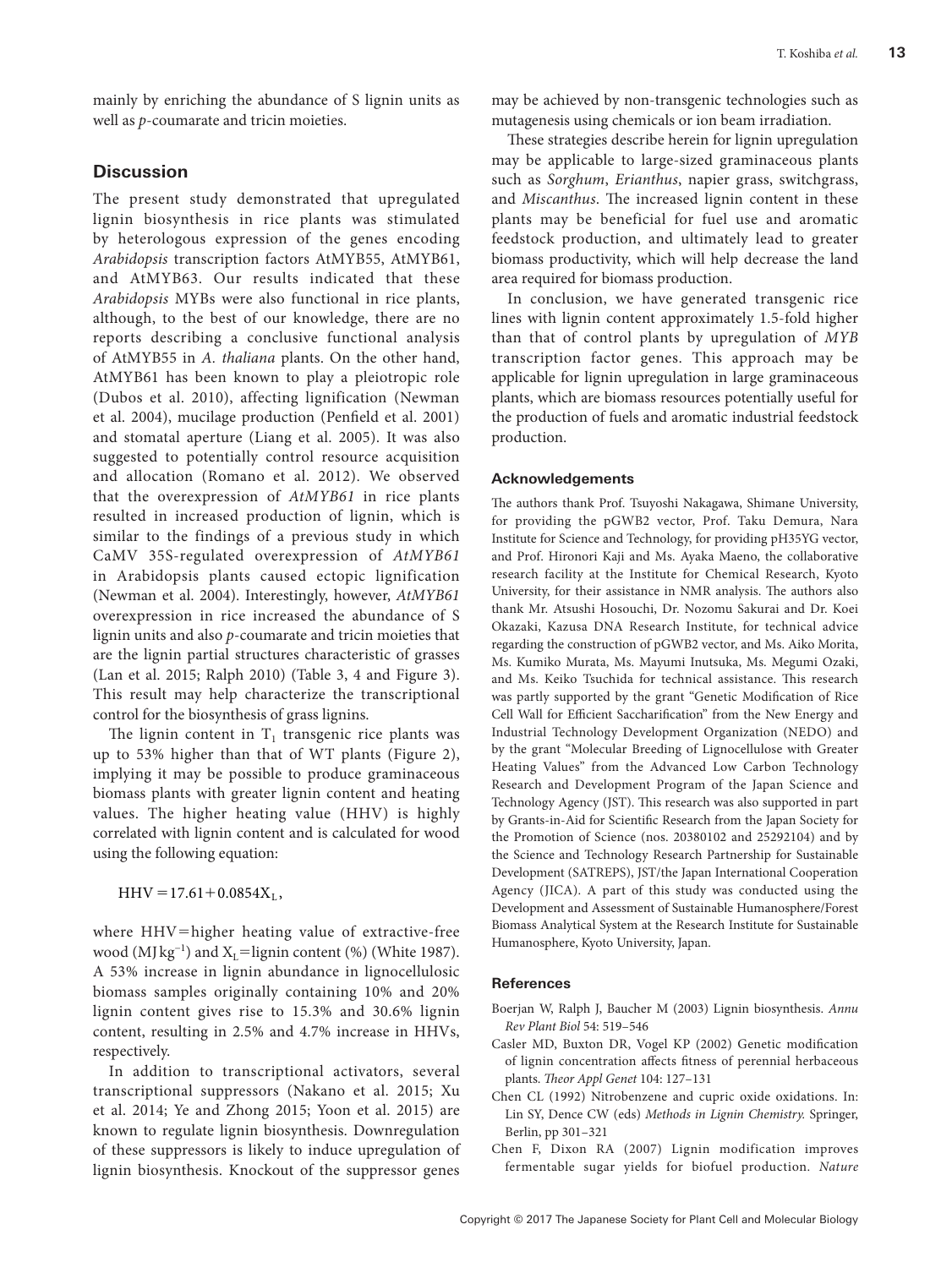*Biotechnol* [25: 759–761](http://dx.doi.org/10.1038/nbt1316)

- [Chiang VL \(2006\) Monolignol biosynthesis and genetic](http://dx.doi.org/10.1007/s10311-006-0067-9)  [engineering of lignin in trees, a review.](http://dx.doi.org/10.1007/s10311-006-0067-9) *Environ Chem Lett* 4: [143–146](http://dx.doi.org/10.1007/s10311-006-0067-9)
- [Dubos C, Stracke R, Grotewold E, Weisshaar B, Martin C, Lepiniec](http://dx.doi.org/10.1016/j.tplants.2010.06.005)  [L \(2010\) MYB transcription factors in](http://dx.doi.org/10.1016/j.tplants.2010.06.005) *Arabidopsis. Trends Plant Sci* [15: 573–581](http://dx.doi.org/10.1016/j.tplants.2010.06.005)
- [Gressel J \(2008\) Transgenics are imperative for biofuel crops.](http://dx.doi.org/10.1016/j.plantsci.2007.11.009) *Plant Sci* [174: 246–263](http://dx.doi.org/10.1016/j.plantsci.2007.11.009)
- [Hattori T, Murakami S, Mukai M, Yamada T, Hirochika H, Ike](http://dx.doi.org/10.5511/plantbiotechnology.12.0501a)  [M, Tokuyasu K, Suzuki S, Sakamoto M, Umezawa T \(2012\)](http://dx.doi.org/10.5511/plantbiotechnology.12.0501a)  [Rapid analysis of transgenic rice straw using near-infrared](http://dx.doi.org/10.5511/plantbiotechnology.12.0501a)  spectroscopy. *[Plant Biotechnol](http://dx.doi.org/10.5511/plantbiotechnology.12.0501a)* 29: 359–366
- [Higuchi T \(1957\) Biochemical studies of lignin formation. III.](http://dx.doi.org/10.1111/j.1399-3054.1957.tb06971.x)  *[Physiol Plant](http://dx.doi.org/10.1111/j.1399-3054.1957.tb06971.x)* 10: 633–648
- [Hirano K, Aya K, Morinaka Y, Nagamatsu S, Sato S, Antonio BA,](http://dx.doi.org/10.1093/pcp/pct121)  [Namiki N, Nagamura Y, Matsuoka M \(2013a\) Survey of genes](http://dx.doi.org/10.1093/pcp/pct121)  [involved in rice secondary cell wall formation through a co](http://dx.doi.org/10.1093/pcp/pct121)[expression network.](http://dx.doi.org/10.1093/pcp/pct121) *Plant Cell Physiol* 54: 1803–1821
- [Hirano K, Kondo M, Aya K, Miyao A, Sato S, Antonio BA,](http://dx.doi.org/10.1093/pcp/pct122)  [Namiki N, Nagamura Y, Matsuoka M \(2013b\) Identification](http://dx.doi.org/10.1093/pcp/pct122)  [of transcription factors involved in rice secondary cell wall](http://dx.doi.org/10.1093/pcp/pct122)  formation. *[Plant Cell Physiol](http://dx.doi.org/10.1093/pcp/pct122)* 54: 1791–1802
- [Hisano H, Nandakumar R, Wang Z-Y \(2009\) Genetic modication](http://dx.doi.org/10.1007/s11627-009-9219-5)  [of lignin biosynthesis for improved biofuel production.](http://dx.doi.org/10.1007/s11627-009-9219-5) *In Vitro [Cell Dev Biol Plant](http://dx.doi.org/10.1007/s11627-009-9219-5)* 45: 306–313
- [Holsters M, De Waele D, Depicker A, Messens E, Van Montagu](http://dx.doi.org/10.1007/BF00267408)  [M, Schell J \(1978\) Transfection and transformation of](http://dx.doi.org/10.1007/BF00267408)  *[Agrobacterium tumefaciens.](http://dx.doi.org/10.1007/BF00267408) Mol Gen Genet* 163: 181–187
- Ishii D, Maeda H, Hayashi H, Mitani T, Shinohara N, Yoshioka K, Watanabe T (2013) Effect of polycondensation conditions on structure and thermal properties of poly(caffeic acid). In Cheng HN, Gross RA, Smith PB (eds) *Green Polymer Chemistry: Biocatalysis and Materials II*, ACS Symposium Series, Vol. 1144, American Chemical Society, Washington, DC, pp 237–249
- [Itoh T \(1990\) Lignification of bamboo \(](http://dx.doi.org/10.1515/hfsg.1990.44.3.191)*Phyllostachys heterocycla* [Mitf.\) during its growth.](http://dx.doi.org/10.1515/hfsg.1990.44.3.191) *Holzforschung* 44: 191–200
- [Koshiba T, Hirose N, Mukai M, Yamamura M, Hattori T, Suzuki](http://dx.doi.org/10.5511/plantbiotechnology.13.0219a)  [S, Sakamoto M, Umezawa T \(2013a\) Characterization of](http://dx.doi.org/10.5511/plantbiotechnology.13.0219a)  [5-Hydroxyconiferaldehyde](http://dx.doi.org/10.5511/plantbiotechnology.13.0219a) *O*-Methyltransferase in *Oryza sativa. [Plant Biotechnol](http://dx.doi.org/10.5511/plantbiotechnology.13.0219a)* 30: 157–167
- [Koshiba T, Murakami S, Hattori T, Mukai M, Takahashi A, Miyao](http://dx.doi.org/10.5511/plantbiotechnology.13.0527a)  [A, Hirochika H, Suzuki S, Sakamoto M, Umezawa T \(2013b\)](http://dx.doi.org/10.5511/plantbiotechnology.13.0527a)  *CAD2* [deficiency causes both](http://dx.doi.org/10.5511/plantbiotechnology.13.0527a) *brown midrib* and *gold hull and internode* phenotypes in *Oryza sativa* [L. cv. Nipponbare.](http://dx.doi.org/10.5511/plantbiotechnology.13.0527a) *Plant Biotechnol* [30: 365–373](http://dx.doi.org/10.5511/plantbiotechnology.13.0527a)
- [Lan W, Lu F, Regner M, Zhu Y, Rencoret J, Ralph SA, Zakai UI,](http://dx.doi.org/10.1104/pp.114.253757)  [Morreel K, Boerjan W, Ralph J \(2015\) Tricin, a flavonoid](http://dx.doi.org/10.1104/pp.114.253757)  [monomer in monocot lignification.](http://dx.doi.org/10.1104/pp.114.253757) *Plant Physiol* 167: 1284–1295
- [Liang Y-K, Dubos C, Dodd IC, Holroyd GH, Hetherington AM,](http://dx.doi.org/10.1016/j.cub.2005.06.041)  Campbell MM (2005) *At*[MYB61, an R2R3-MYB transcription](http://dx.doi.org/10.1016/j.cub.2005.06.041)  [factor controlling stomatal aperture in](http://dx.doi.org/10.1016/j.cub.2005.06.041) *Arabidopsis thaliana. Curr Biol* [15: 1201–1206](http://dx.doi.org/10.1016/j.cub.2005.06.041)
- [Mansfield SD, Kim H, Lu F, Ralph J \(2012\) Whole plant cell wall](http://dx.doi.org/10.1038/nprot.2012.064)  [characterization using solution-state 2D NMR.](http://dx.doi.org/10.1038/nprot.2012.064) *Nat Protoc* 7: [1579–1589](http://dx.doi.org/10.1038/nprot.2012.064)
- [Marshall A-L, Alaimo PJ \(2010\) Useful products from complex](http://dx.doi.org/10.1002/chem.200903028)  [starting materials: Common chemicals from biomass feedstocks.](http://dx.doi.org/10.1002/chem.200903028)  *Chem Eur J* [16: 4970–4980](http://dx.doi.org/10.1002/chem.200903028)
- [Nakagawa T, Kurose T, Hino T, Tanaka K, Kawamukai M, Niwa Y,](http://dx.doi.org/10.1263/jbb.104.34)  [Toyooka K, Matsuoka K, Jinbo T, Kimura T \(2007\) Development](http://dx.doi.org/10.1263/jbb.104.34)  [of series of gateway binary vectors, pGWBs, for realizing efficient](http://dx.doi.org/10.1263/jbb.104.34)

[construction of fusion genes for plant transformation.](http://dx.doi.org/10.1263/jbb.104.34) *J Biosci Bioeng* [104: 34–41](http://dx.doi.org/10.1263/jbb.104.34)

- [Nakano Y, Yamaguchi M, Endo H, Rejab NA, Ohtani M \(2015\)](http://dx.doi.org/10.3389/fpls.2015.00288) [NAC-MYB-based transcriptional regulation of secondary cell](http://dx.doi.org/10.3389/fpls.2015.00288) [wall biosynthesis in land plants.](http://dx.doi.org/10.3389/fpls.2015.00288) *Front Plant Sci* 6: 288
- [Newman LJ, Perazza DE, Juda L, Campbell MM \(2004\)](http://dx.doi.org/10.1046/j.1365-313X.2003.01953.x) [Involvement of the R2R3-MYB,](http://dx.doi.org/10.1046/j.1365-313X.2003.01953.x) *At*MYB61, in the ectopic [lignification and dark-photomorphogenic components of the](http://dx.doi.org/10.1046/j.1365-313X.2003.01953.x) *det3* [mutant phenotype.](http://dx.doi.org/10.1046/j.1365-313X.2003.01953.x) *Plant J* 37: 239–250
- [Noda S, Koshiba T, Hattori T, Yamaguchi M, Suzuki S, Umezawa](http://dx.doi.org/10.1007/s00425-015-2343-z) [T \(2015\) The expression of a rice secondary wall-specific](http://dx.doi.org/10.1007/s00425-015-2343-z) cellulose synthase gene, *OsCesA7*[, is directly regulated by a rice](http://dx.doi.org/10.1007/s00425-015-2343-z) [transcription factor, OsMYB58/63.](http://dx.doi.org/10.1007/s00425-015-2343-z) *Planta* 242: 589–600
- [Noda S, Takahashi Y, Tsurumaki Y, Yamamura M, Nishikubo N,](http://dx.doi.org/10.5511/plantbiotechnology.13.0304a) [Yamaguchi M, Sakurai N, Hattori T, Suzuki H, Demura T, et al.](http://dx.doi.org/10.5511/plantbiotechnology.13.0304a) [\(2013\) ATL54, a RING-H2 domain protein selected by a gene](http://dx.doi.org/10.5511/plantbiotechnology.13.0304a) [co-expression network analysis, is associated with secondary cell](http://dx.doi.org/10.5511/plantbiotechnology.13.0304a) [wall formation in](http://dx.doi.org/10.5511/plantbiotechnology.13.0304a) *Arabidopsis. Plant Biotechnol* 30: 169–177
- [Ogawa Y, Dansako T, Yano K, Sakurai N, Suzuki S, Aoki K, Noji M,](http://dx.doi.org/10.1093/pcp/pcm181) [Saito K, Shibata D \(2008\) Efficient and high-throughput vector](http://dx.doi.org/10.1093/pcp/pcm181) construction and *Agrobacterium*[-mediated transformation of](http://dx.doi.org/10.1093/pcp/pcm181) *Arabidopsis thaliana* [suspension-cultured cells for functional](http://dx.doi.org/10.1093/pcp/pcm181) genomics. *[Plant Cell Physiol](http://dx.doi.org/10.1093/pcp/pcm181)* 49: 242–250
- [Öhman D, Demedts B, Kumar M, Gerber L, Gorzsás A, Goeminne](http://dx.doi.org/10.1111/tpj.12018) [G, Hedenström M, Ellis B, Boerjan W, Sundberg B \(2013\)](http://dx.doi.org/10.1111/tpj.12018) MYB103 is required for *[FERULATE-5-HYDROXYLASE](http://dx.doi.org/10.1111/tpj.12018)* [expression and syringyl lignin biosynthesis in Arabidopsis stems.](http://dx.doi.org/10.1111/tpj.12018)  *Plant J* [73: 63–76](http://dx.doi.org/10.1111/tpj.12018)
- [Page RDM \(1996\) TreeView: An application to display phylogenetic](http://dx.doi.org/10.1093/bioinformatics/12.4.357) [trees on personal computers.](http://dx.doi.org/10.1093/bioinformatics/12.4.357) *Comput Appl Biosci* 12: 357–358
- [Penfield S, Meissner RC, Shoue DA, Carpita NC, Bevan MW \(2001\)](http://dx.doi.org/10.1105/tpc.13.12.2777) *MYB61* [is required for mucilage deposition and extrusion in the](http://dx.doi.org/10.1105/tpc.13.12.2777) [Arabidopsis seed coat.](http://dx.doi.org/10.1105/tpc.13.12.2777) *Plant Cell* 13: 2777–2791
- [Perrière G, Gouy M \(1996\) WWW-Query: An on-line retrieval](http://dx.doi.org/10.1016/0300-9084(96)84768-7) [system for biological sequence banks.](http://dx.doi.org/10.1016/0300-9084(96)84768-7) *Biochimie* 78: 364–369
- [Pu Y, Zhang D, Singh PM, Ragauskas AJ \(2008\) The new forestry](http://dx.doi.org/10.1002/bbb.48) biofuels sector. *[Biofuels Bioprod Bioref](http://dx.doi.org/10.1002/bbb.48)* 2: 58–73
- [Ralph J \(2010\) Hydroxycinnamates in lignification.](http://dx.doi.org/10.1007/s11101-009-9141-9) *Phytochem Rev* [9: 65–83](http://dx.doi.org/10.1007/s11101-009-9141-9)
- [Romano JM, Dubos C, Prouse MB, Wilkins O, Hong H, Poole M,](http://dx.doi.org/10.1111/j.1469-8137.2012.04201.x) [Kang K-Y, Li E, Douglas CJ, Western TL, et al. \(2012\)](http://dx.doi.org/10.1111/j.1469-8137.2012.04201.x) *At*MYB61, [an R2R3-MYB transcription factor, functions as a pleiotropic](http://dx.doi.org/10.1111/j.1469-8137.2012.04201.x) [regulator via a small gene network.](http://dx.doi.org/10.1111/j.1469-8137.2012.04201.x) *New Phytol* 195: 774–786
- [Stracke R, Werber M, Weisshaar B \(2001\) The](http://dx.doi.org/10.1016/S1369-5266(00)00199-0) *R2R3-MYB* gene family in *[Arabidopsis thaliana.](http://dx.doi.org/10.1016/S1369-5266(00)00199-0) Curr Opin Plant Biol* 4: 447–456
- [Suzuki S, Suzuki Y, Yamamoto N, Hattori T, Sakamoto M,](http://dx.doi.org/10.5511/plantbiotechnology.26.337) [Umezawa T \(2009\) High-throughput determination of](http://dx.doi.org/10.5511/plantbiotechnology.26.337) [thioglycolic acid lignin from rice.](http://dx.doi.org/10.5511/plantbiotechnology.26.337) *Plant Biotechnol* 26: 337–340
- [Thompson JD, Gibson TJ, Plewniak F, Jeanmougin F, Higgins DG](http://dx.doi.org/10.1093/nar/25.24.4876) [\(1997\) The CLUSTAL\\_X windows interface: Flexible strategies](http://dx.doi.org/10.1093/nar/25.24.4876) [for multiple sequence alignment aided by quality analysis tools.](http://dx.doi.org/10.1093/nar/25.24.4876)  *[Nucleic Acids Res](http://dx.doi.org/10.1093/nar/25.24.4876)* 25: 4876–4882
- [Umezawa T \(2010\) The cinnamate/monolignol pathway.](http://dx.doi.org/10.1007/s11101-009-9155-3) *Phytochem Rev* [9: 1–17](http://dx.doi.org/10.1007/s11101-009-9155-3)
- [Vanholme R, Morreel K, Ralph J, Boerjan W \(2008\) Lignin](http://dx.doi.org/10.1016/j.pbi.2008.03.005) engineering. *[Curr Opin Plant Biol](http://dx.doi.org/10.1016/j.pbi.2008.03.005)* 11: 278–285
- [Weng J-K, Li X, Bonawitz ND, Chapple C \(2008\) Emerging](http://dx.doi.org/10.1016/j.copbio.2008.02.014) [strategies of lignin engineering and degradation for cellulosic](http://dx.doi.org/10.1016/j.copbio.2008.02.014) biofuel production. *[Curr Opin Biotechnol](http://dx.doi.org/10.1016/j.copbio.2008.02.014)* 19: 166–172
- White RH (1987) Effect of lignin content and extractives on the higher heating value of wood. *Wood Fiber Sci* 19: 446–452
- [Xu Q, Yin X, Zeng J, Ge H, Song M, Xu C, Li X, Ferguson IB, Chen](http://dx.doi.org/10.1093/jxb/eru208)